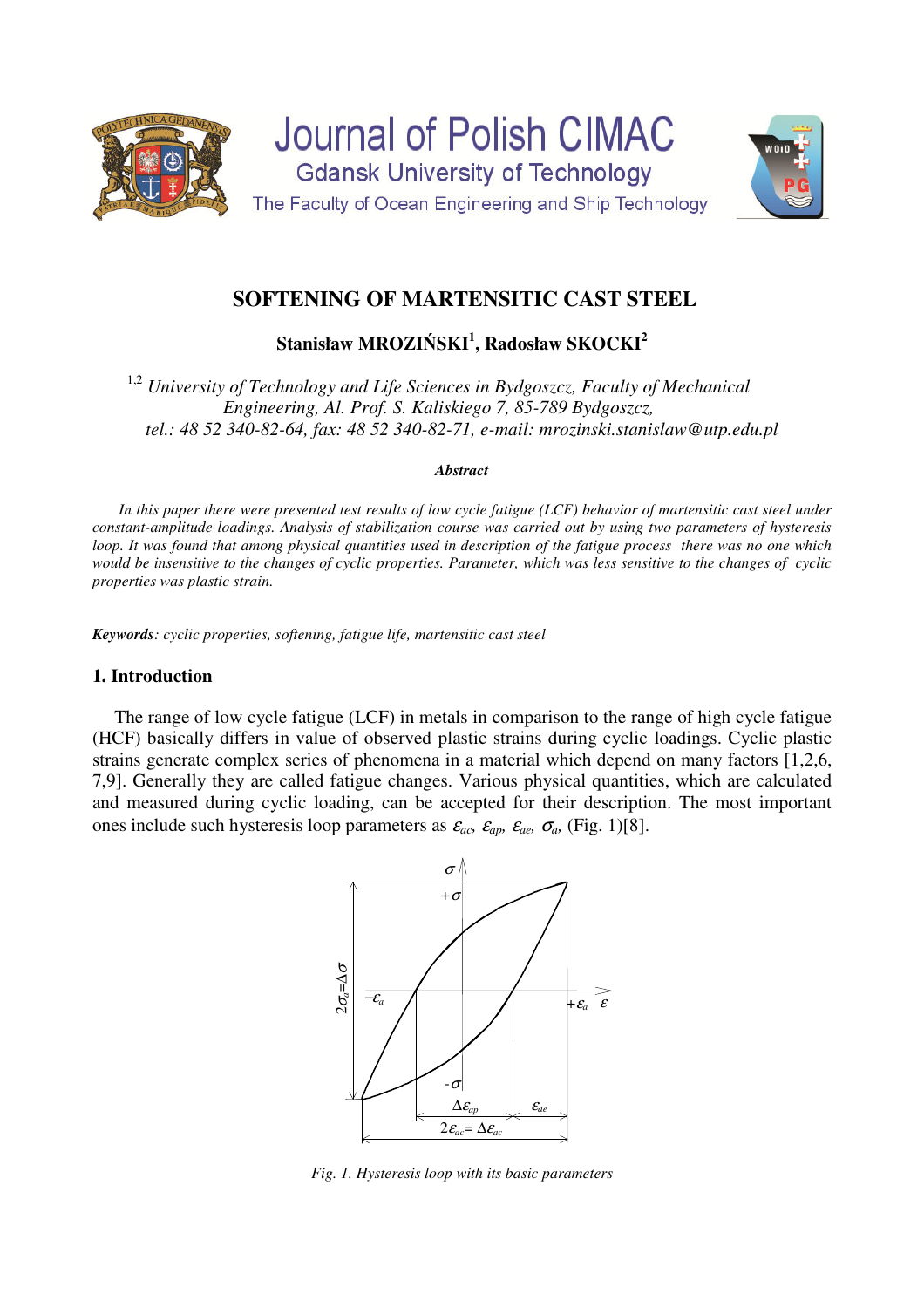Some of these parameters can be treated as criterial quantities which at present are employed in description of the fatigue process (strain, stress description) [3,4]. These descriptions are phenomenological and they are not directly connected with the real metal structure and physical character of occurring changes [5]. Observed relationships in various periods of fatigue life among hysteresis loop parameters and the number of loading cycles N are generally called cyclic properties and their values may change. When the cyclic properties changes, then this situation is called cyclic hardening or softening or when it is constant it is called cyclic stabilization. The research problem is both analytical description of the course of changes of cyclic properties during irregular or constant amplitude loadings and possibility to predict this course.

 The main aim of this paper is the determination of the influence of strain level on the course of cyclic properties. The additional aim is an analytical description of changes of cyclic properties and also sensitivity of specific parameters of hysteresis loop to the changes of cyclic properties.

#### **2. Description of tests**

Specimens for the tests were made of GX12CrMoVNbN9-1 martensitic cast steel. The shape and dimensions of the specimens were in agreement with the standard [8] (Fig. 2.).



*Fig. 2. Shape and dimensions of specimens used in tests* 

Fatigue tests were preceded by carrying out static tensile tests. The specimens used in the tests are shown in fig. 2. The specimens underwent increasing loading with the rate of machine piston displacement speed of 0.05 mm/s. Specimen's elongation was measured by a 12.5 mm gauge length axial extensometer with measuring range of 3.75 mm. The static tensile tests were carried out under temperature of 20°C. During these tests momentary loading forces and elongation of the specimen were recorded. After analyzing static tensile tests five levels of total strain  $\varepsilon_{ac}$  were accepted in low cycle tests according to table. 1.

| Table 1. Parameters of loading programs           |              |
|---------------------------------------------------|--------------|
| $\therefore$ C 1 $\therefore$ - 1' $\therefore$ - | $\mathbf{D}$ |



LCF tests were conducted under controlled total strain  $\varepsilon_{ac}$ =const. The same procedure of measuring strain was employed for static tensile test. Test temperature of  $20<sup>o</sup>C$  and frequency of 0.2 Hz were employed. Accepted sampling frequency of force signal and strain signal allowed to describe loading cycles with set of 200 points. As the end criterion of the fatigue test, the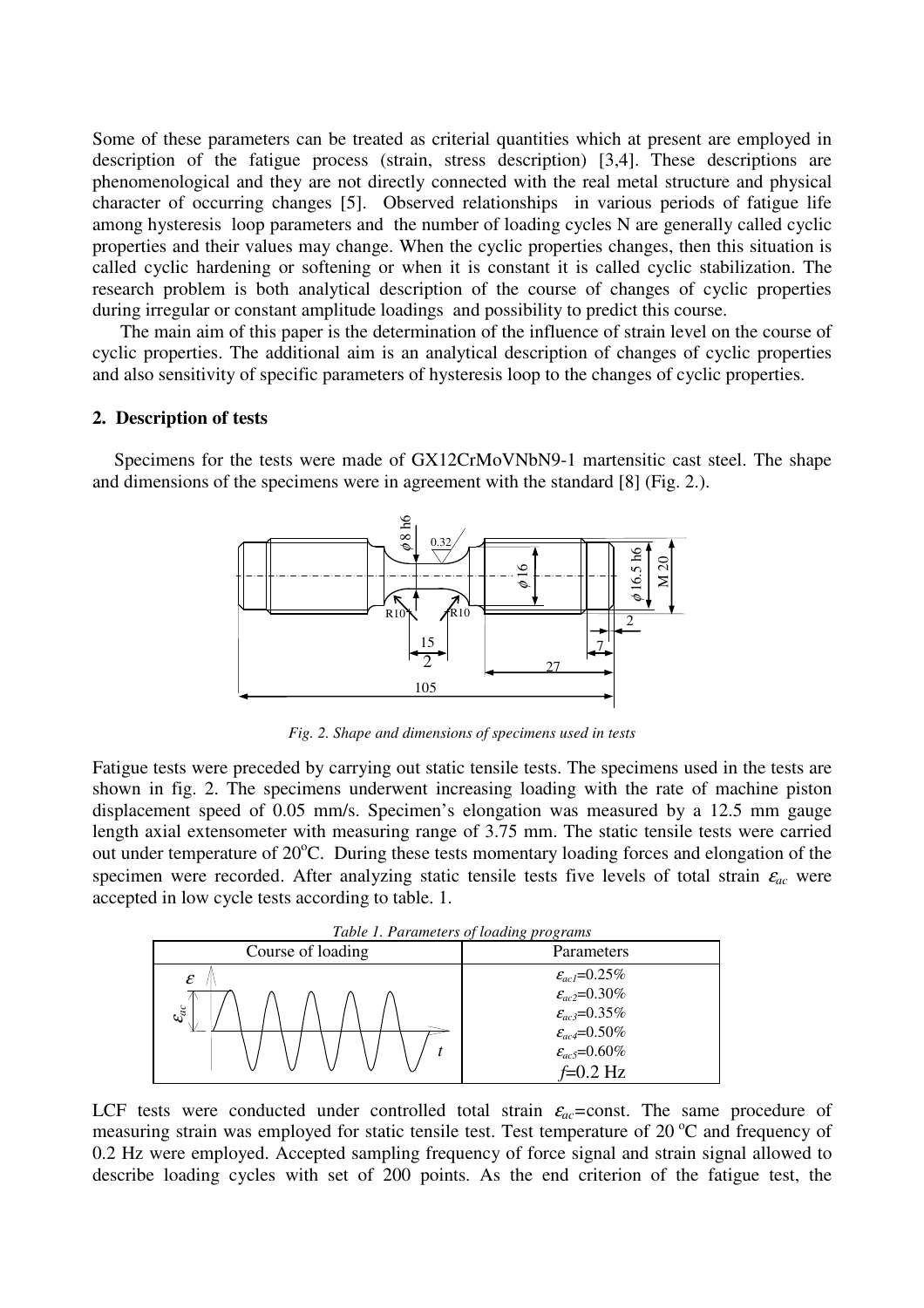deformation of hysteresis loop (during semi cycle of compression) is accepted. During the tests momentary values of loading force and strain for selected loading cycles were recorded.

### **3. Test results**

#### **3.1. Static tensile tests**

Static tensile tests results are shown in Fig.  $3a - in$  stress  $\sigma$ -strain  $\varepsilon$  coordinate system. Stresses in the specimen under tensile loading were calculated as the ratio of momentary value of loading force per cross-sectional area before the specimen loading.



*Fig. 3. Stress-strain curve: a) full plots, b) levels of total strain employed in LCF*

Stress-strain curve was minutely investigated to determine basic strength parameters. The most important results are collected in table in Fig. 3a. Figure 3b illustrates a part of stress-strain curve which is bonded only to strain of 0.8%. Strain levels accepted in the fatigue tests were placed on this graph.

### **3.2. Fatigue tests**

 Analysis of cyclic properties of cast steel specimens was carried out with the use of hysteresis loop parameters ( $\varepsilon_{ap}$  and  $\sigma_a$ ) which influence directly the test results (according to [8]). Momentary stress values  $\sigma$  in the specimen were calculated by dividing momentary value of loading force by cross-sectional area before the specimen was loaded.

During LCF changes of the basic hysteresis loop parameters were observed in the function of the number of cycles. The above is the proof of the changes of cyclic properties of tested material. In the result of the changes, the shape of hysteresis loop registered during various periods of fatigue life also changes. In order to illustrate this problem in Fig. 4 there were presented exemplary hysteresis loops which were obtained only for two levels of strain - the lowest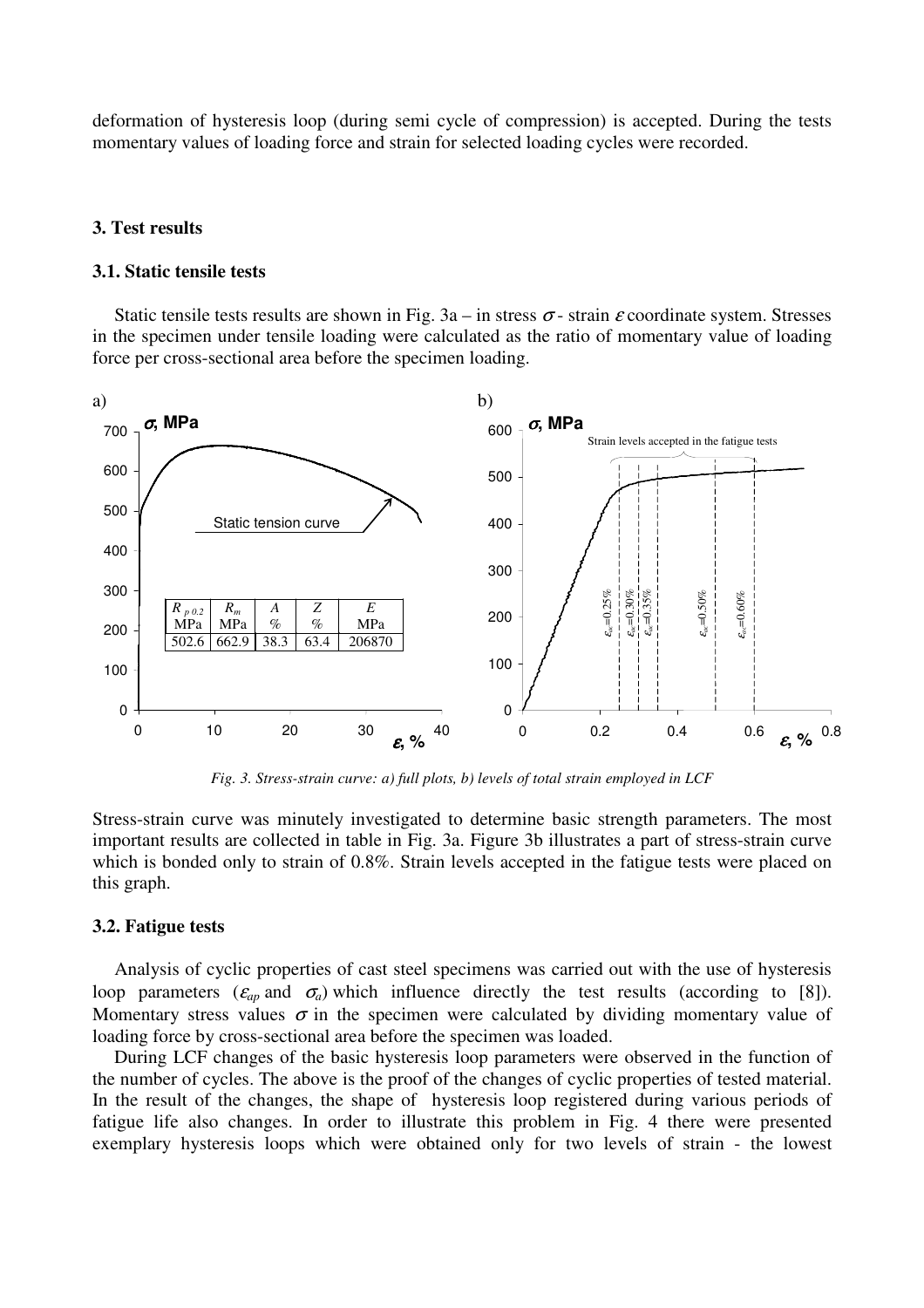$\varepsilon_{ac}$ =0.25% and the highest  $\varepsilon_{ac}$ =0.60% in various periods of the fatigue life. The numbers of cycles corresponding to the presented loops are placed on the diagram.



*Fig. 4. Hysteresis loops obtained for two levels of total strain and during various periods of fatigue life: a)* <sup>ε</sup>*ac=0.25%, b)* <sup>ε</sup>*ac=0.60%* 

Basing on the presented hysteresis loops it can be stated that on both levels of strain changes of the loops are noticeable with increasing of the number of cycles. Stress amplitude decreases and plastic strain amplitude increases with increasing of the number of cycles. In Fig. 5. there are presented the courses of stress amplitude  $\sigma_a$  and plastic strain amplitude  $\varepsilon_{ap}$  in the function of the number of loading cycles obtained for all implemented levels of total strain <sup>ε</sup>*ac*.



*Fig. 5. Changes of hysteresis loop parameters for five levels of strain: a)*  $\sigma_a = f(n)$ , b)  $\varepsilon_{ap} = f(n)$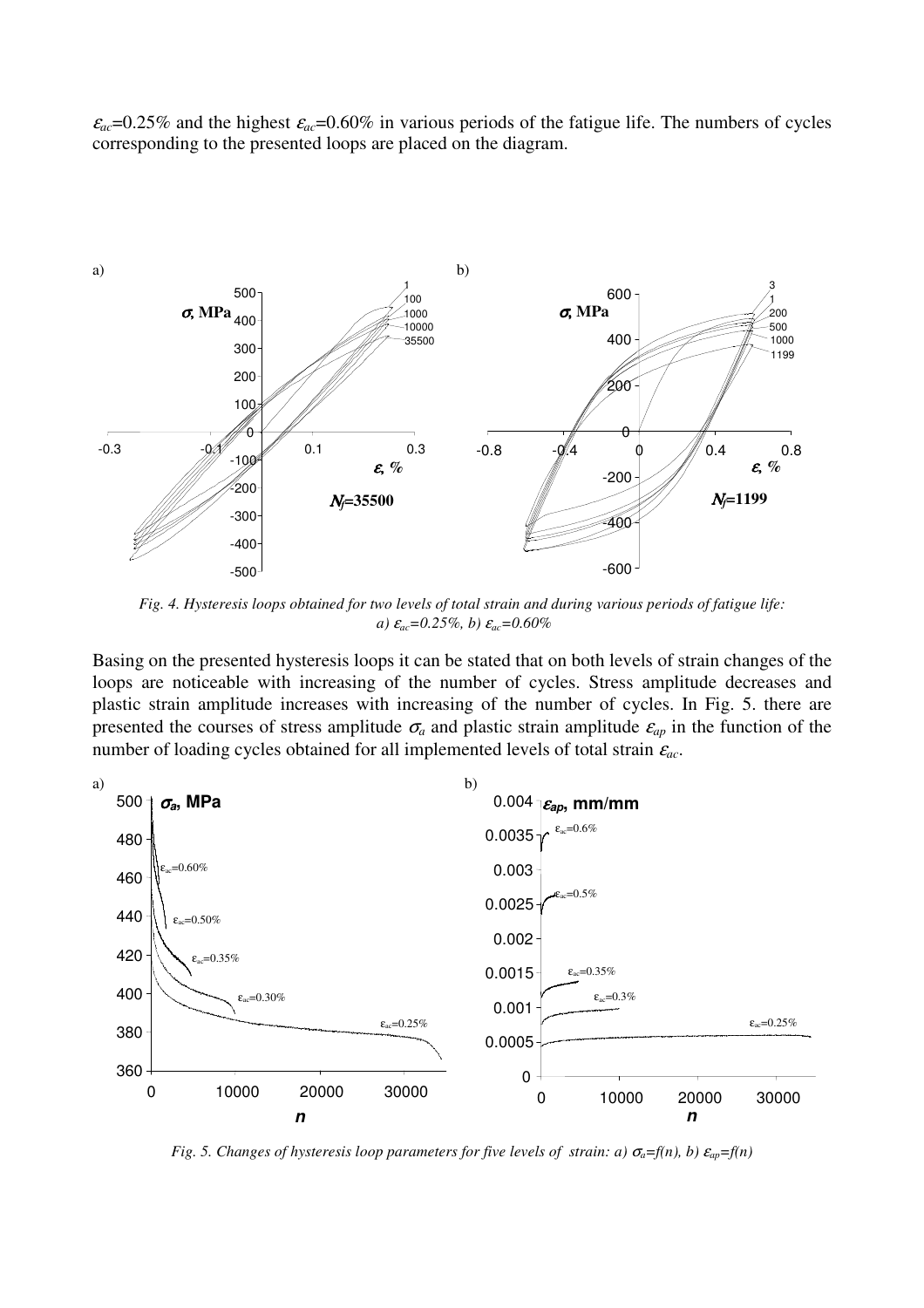Basing on the obtained results it can be stated that momentary values of the loop parameters ( $\sigma_a$ and  $\epsilon_{ap}$ ) depend on fatigue damage degree (the number of cycles) and total strain level  $\epsilon_{ac}$ . In order to illustrate course of changes of cyclic properties and to discuss characteristic stages accompanying the fatigue process in Fig. 6 there were shown example diagrams of changes of loop parameters ( $\sigma_a$  and  $\varepsilon_{ap}$ ) for the highest level of total strain ( $\varepsilon_{ac}$ =0.60%).



*Fig.* 6. Changes of hysteresis loop parameters for total strain level of  $\varepsilon_{ac}$ =0,6 %: a)  $\sigma_a$ =f(n), b)  $\varepsilon_{ap}$ =f(n)

Basing on the analysis of diagrams (Fig. 5-6) it can be stated that independently on the level of total strain in the course of changes of the hysteresis loop parameters, three distinctive stages can be drawn:

- Stage I cast steel clearly softens. Characteristic feature of this stage is high speed of softening which decreases with increase of the number of cycles. Length of this stage depends on the level of strain and equals from 5 % of all cycles  $N_f$  until failure on the level of  $\varepsilon_{ac}$ =0.25% to about 25% of all cycles on the level of  $\varepsilon_{ac}$ =0.60%.
- Stage II hysteresis loop parameters change insignificantly. Softening speed is constant. Length of this stage covers about 50% of all cycles until failure on the level of <sup>ε</sup>*ac=0.60 %* and about 90% of all cycles on the level of <sup>ε</sup>*ac=0.25 %*
- Stage III cast steel undergoes further significant softening, the speed of which increases. Crack initiation takes place here and eventually leads to fatigue failure. The length of this stage depends also on total strain level with the range from a few percent (for  $\varepsilon_{ac} = 0.60\%$ ) to 15% (for  $\varepsilon_{ac} = 0.25\%$ ) of all cycles until failure.

The characteristic stages of changes of cyclic properties of the martensitic cast steel can be observed both on the diagrams which depict changes of stress amplitude  $\sigma_a = f(n)$  and diagrams of plastic strain changes  $\varepsilon_{ap} = f(n)$ . Independently on the total strain level, the stage II is always the longest stage.

An attempt was made of analytical description of changes of the hysteresis loop parameters for the stage II in the function of the number of loading cycles. Description was made in semi logarithmic coordinate system with the use of the following equations:

 $\sigma_a = a \cdot \log N + b$  - for stress  $\sigma_a$  (1)

$$
\varepsilon_{ap} = a \cdot \log N + b \qquad \text{- for strain } \varepsilon_{ap} \tag{2}
$$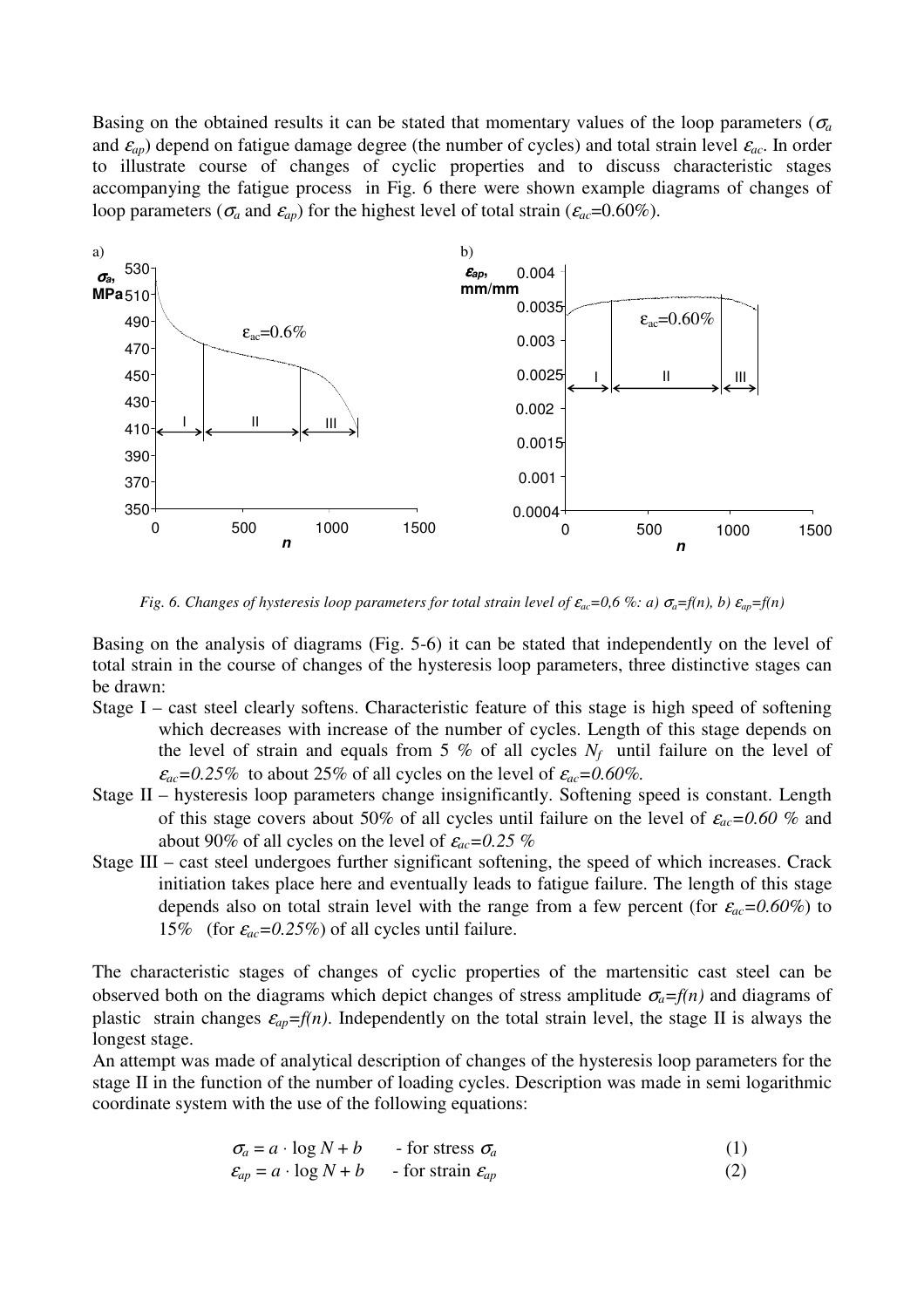In Fig. 7 there are shown diagrams of the stress and the strain in the semilogarithmic coordinate system (semi-log plots log $N-\sigma_a$  in Fig. 7a and log $N-\varepsilon_a$  in Fig. 7b) in the function of the number of cycles. The tables of slope values are also presented here.



*Fig. 7. Changes of hysteresis loop parameters during II stage of fatigue life: a)*  $\sigma_a = f(n)$ , *b)*  $\varepsilon_{av} = f(n)$ 

Basing on the presented diagrams it can be stated that during stage II of fatigue process, changes of cyclic parameters can be approximated by power function. Confirmation of this fact are high values of coefficient of determination  $R^2$ . Moreover it can be stated that both parameters ( $\varepsilon_{ap}$  and  $\sigma_a$ ) were constantly changing without visible stabilization period. Magnitude of changes of the hysteresis loop parameters depends on the total strain level. For the  $\sigma_a$  stress the most significant changes take place for the lowest total strain levels whereas for the plastic strain  $\varepsilon_{ap}$  the most significant changes are visible for the highest total strain levels. Changes of slope values in the function of total strain level  $\varepsilon_{ac}$  are shown in Fig. 8.



*Fig. 8. Slopes of the regression line describing hysteresis loop parameters according to the level of total strain*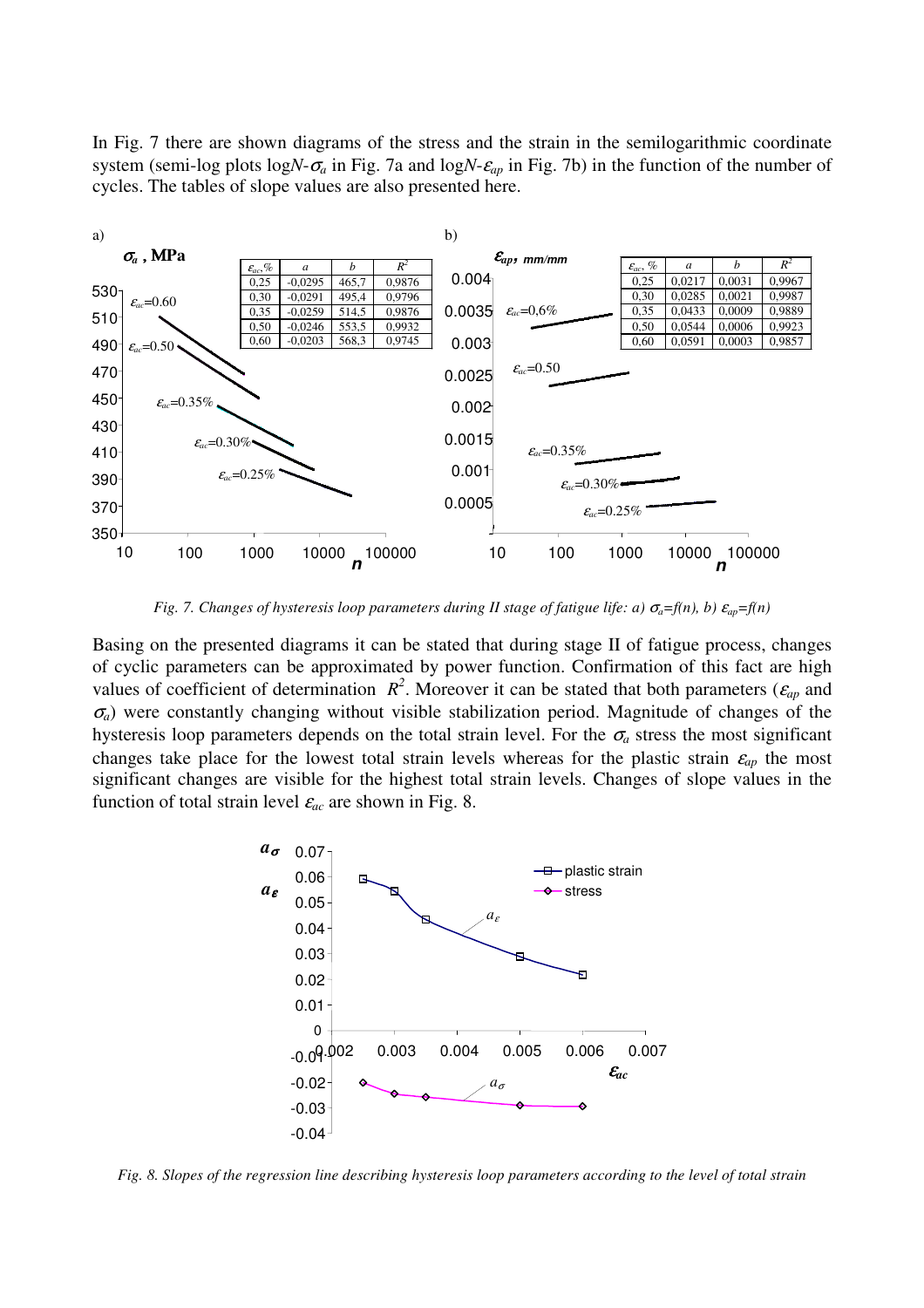The comparative analysis of the slopes values allows for a statement that among assumed hysteresis loop parameters changes in the function of the number of loading cycles are lower in the case of the stress amplitude  $\sigma_a$  for all accepted strain levels. Obtained results have very essential practical meaning. This is so because they confirm validity of conducting LCF tests under both controlled total strain ( $\varepsilon_{ac}$ =const) and stress ( $\sigma_{a}$ =const).

# **4. Conclusions**

- 1. Martensitic cast steel is a material, which significantly softens during LCF tests. Process of softening is visible on all strain levels.
- 2. Course of the softening process can be divided into three characteristic stages with different speed of softening. Independently on the total strain level there always occurs the stage where the softening speed is constant. In this stage changes of the hysteresis loop parameters( $\sigma_a$  and  $\varepsilon_{ap}$ ) can be described by a power function.
- 3. Among hysteresis loop parameters, the one which is less sensitive to changes of cyclic properties of cast steel is the stress amplitude.
- 4. Lack of cyclic stabilization of the cast steel in the strain and stress approach demonstrates the need to search for other hysteresis loop parameters which would be insensitive to the changes of the cyclic properties. For example such a parameter is plastic strain energy described by the area of hysteresis loop. This parameter takes into account mutual interactions between stress and strain, therefore energy description is being accepted as more relevant than stress and strain description.
- 5. Conducted tests of the cast steel softening included only constant-amplitude loadings. In order to generalize formulated conclusions it is necessary to verify observations under irregular loadings.

# **References**

- [1] Chakraborti, P.C.; Mitra, M.K., 2005. Room temperature low cycle fatigue behaviour of two high strength lamellar duplex ferrite–martensite (DFM) steels. International Journal of Fatigue Volume: 27, Issue: 5, 511-518
- [2] Collins J.A., 1993. Failure of Materials in Mechanical Design, Analysis, Prediction, Prevention. John Wiley & Sons, New York.
- [3] Kocańda S., Kocańda A., 1989. Niskocyklowa wytrzymałość zmęczeniowa metali. PWN Warszawa.
- [4] Manson S.S., Halford G.R., 1986. Re-Examination of Cumulative Fatigue Damage Analysis – an Engineering Perspective. Engineering Fracture Mechanics 25(5/6), 539-571.
- [5] Mroziński S., 2008. Stabilizacja własności cyklicznych metali i jej wpływ na trwałość zmęczeniową. Wydawnictwo Uczelniane Uniwersytetu Technologiczno-Przyrodniczego w Bydgoszczy, Rozprawy Nr 128.
- [6] Mughrabi, Hael; Höppel, Heinz Werner, 2010. Cyclic deformation and fatigue properties of very fine-grained metals and alloys. International Journal of Fatigue Volume: 32, Issue: 9, 1413-1427
- [7] Plumtree, A.; Abdel-Raouf, H.A., 2001. Cyclic stress–strain response and substructure. International Journal of Fatigue Volume: 23, Issue: 9, 799-805
- [8] PN-84/H-04334 Badania niskocyklowego zmęczenia metali.